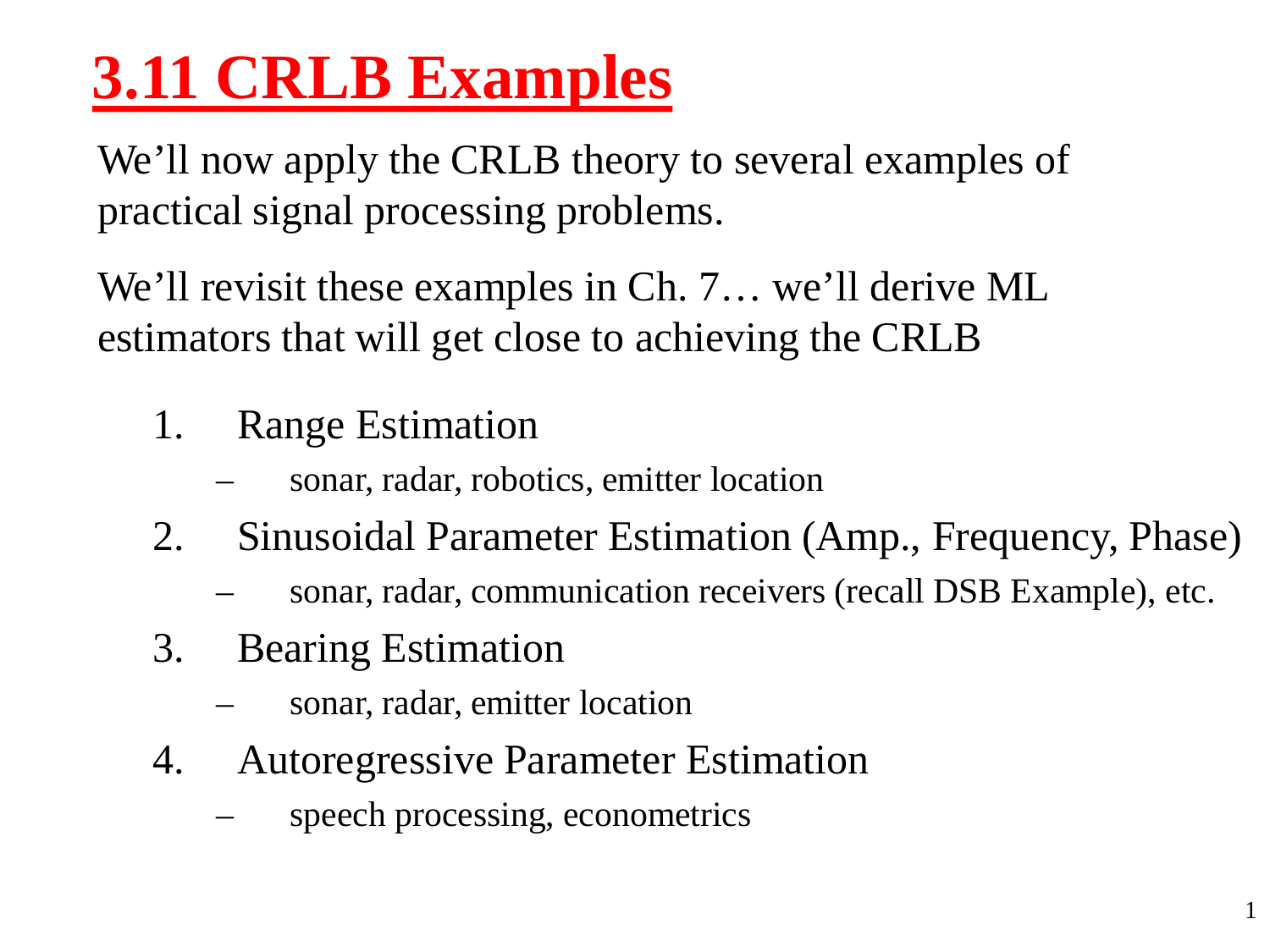### **Ex. 1 Range Estimation Problem**

Transmit Pulse:  $s(t)$  nonzero over  $t \in [0, T_s]$ 

Receive Reflection:  $s(t - \tau_0)$ 

**Measure Time Delay:** τ<sub>o</sub>

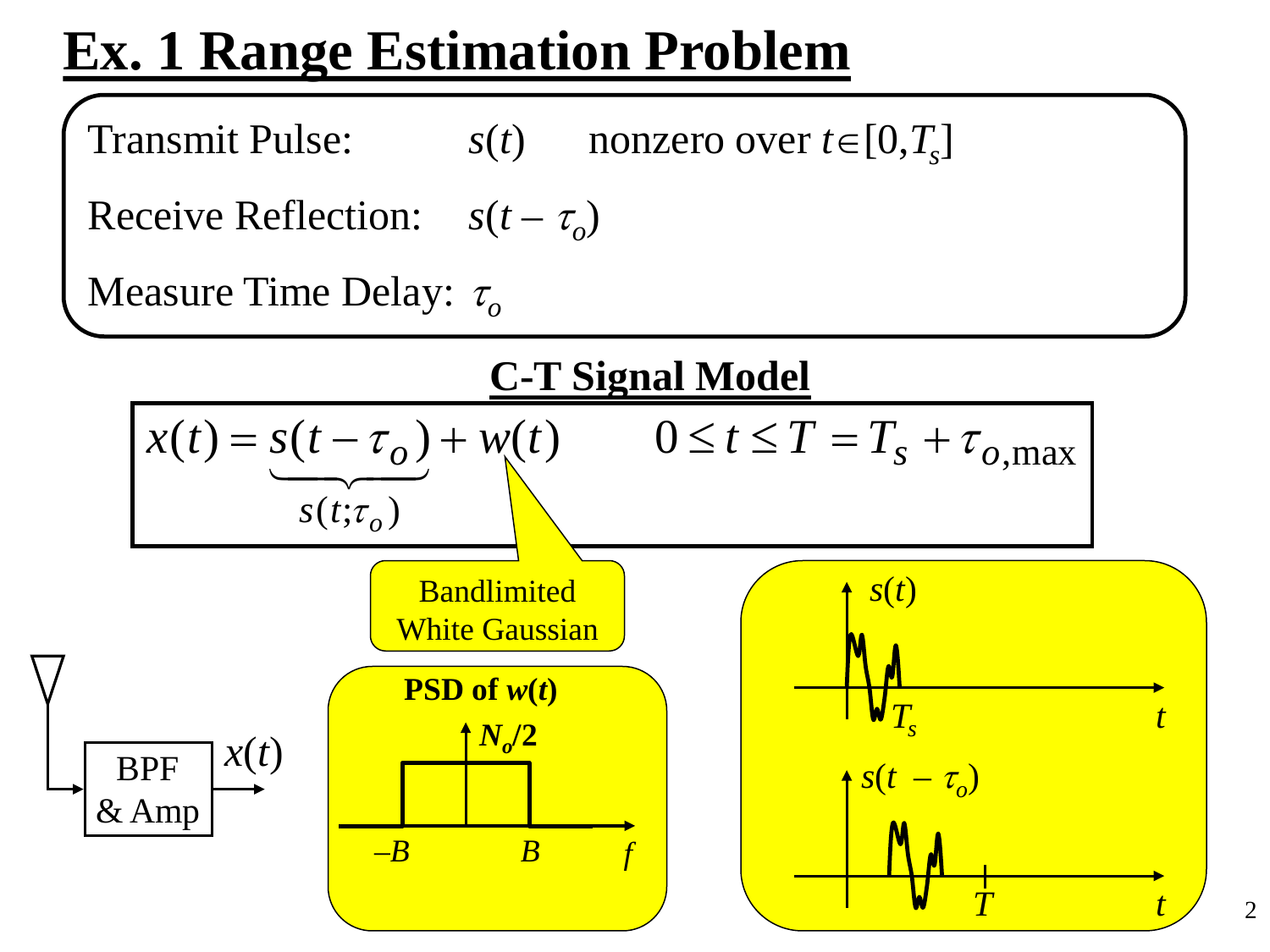#### **Range Estimation D-T Signal Model**

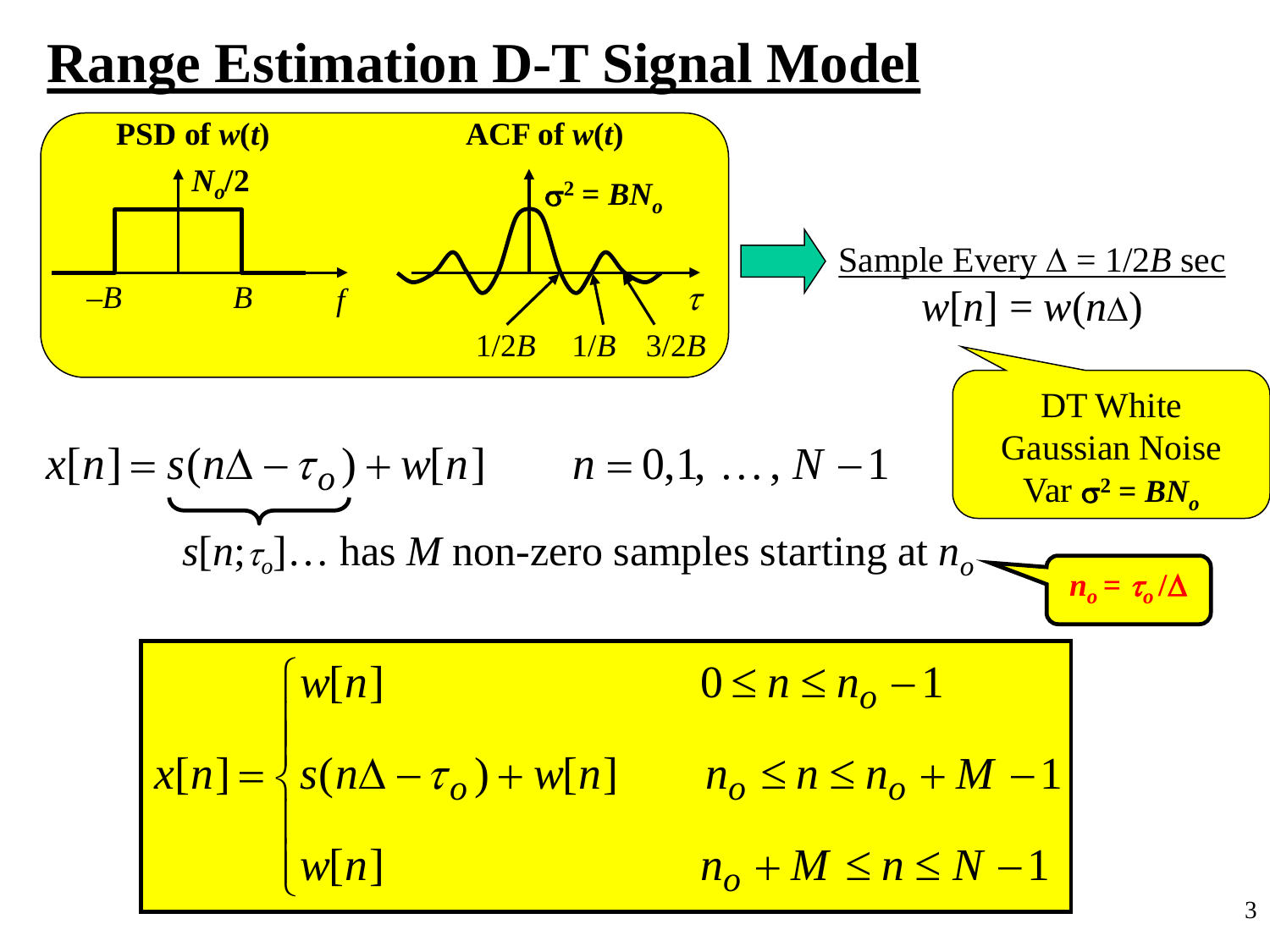#### **Range Estimation CRLB**

Now apply standard  $CRLB$  result for  $signal + WGN$ :

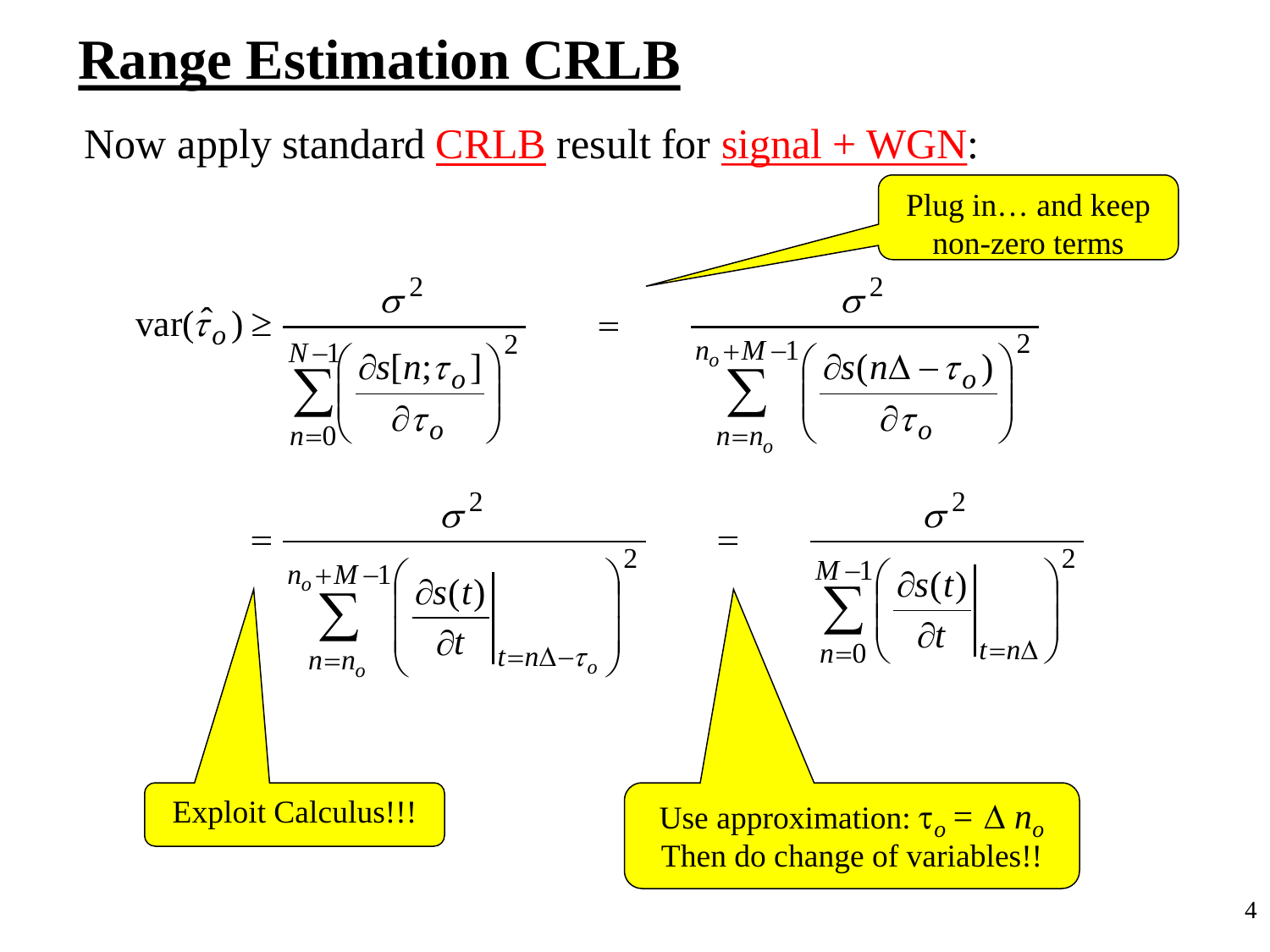#### **Range Estimation CRLB (cont.)**

Assume sample spacing is small… approx. sum by integral…

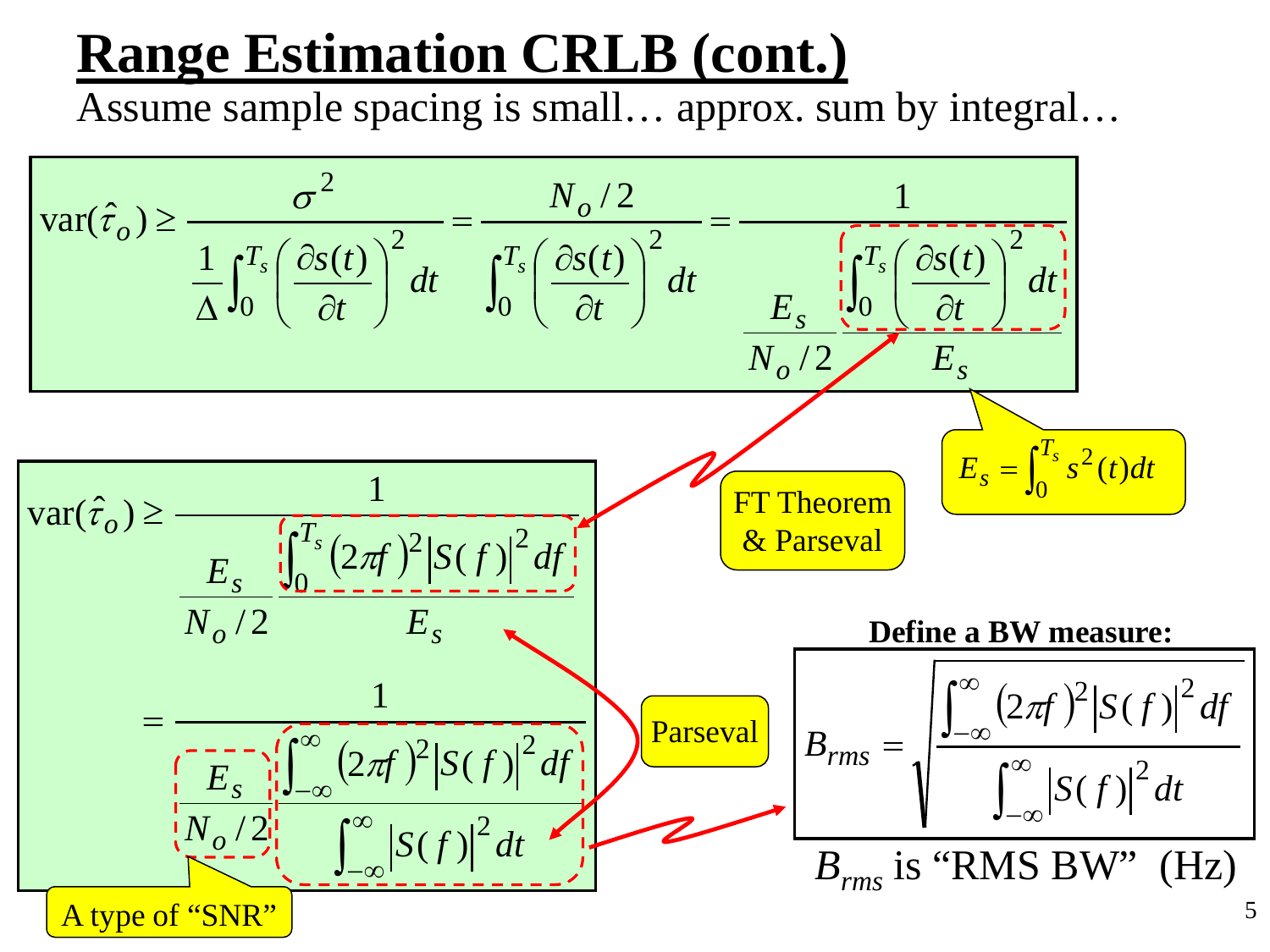#### **Range Estimation CRLB (cont.)**

Using these ideas we arrive at the CRLB on the delay:

$$
\text{var}(\hat{\tau}_o) \ge \frac{1}{SNR_E \times B_{rms}^2} \quad \left(\text{sec}^2\right)
$$

This "SNR" is not our usual ratio of powers… so let's convert to our usual form:

$$
E_s = \int_0^{T_s} s^2(t) dt \qquad \qquad \blacktriangleright \quad P_s = \frac{1}{T_s} \int_0^{T_s} s^2(t) dt = \frac{E_s}{T_s}
$$

$$
P_n=\frac{N_o}{2}\times(2B)
$$

Thus…

$$
SNR = \frac{P_s}{P_n} = \frac{E_s/T_s}{\frac{N_o}{2} \times (2B)} \qquad SNR_E = 2BT_sSNR
$$

$$
\text{var}(\hat{\tau}_o) \ge \frac{1}{2BT_sSNR \times B_{rms}^2} \quad \left(\text{sec}^2\right)
$$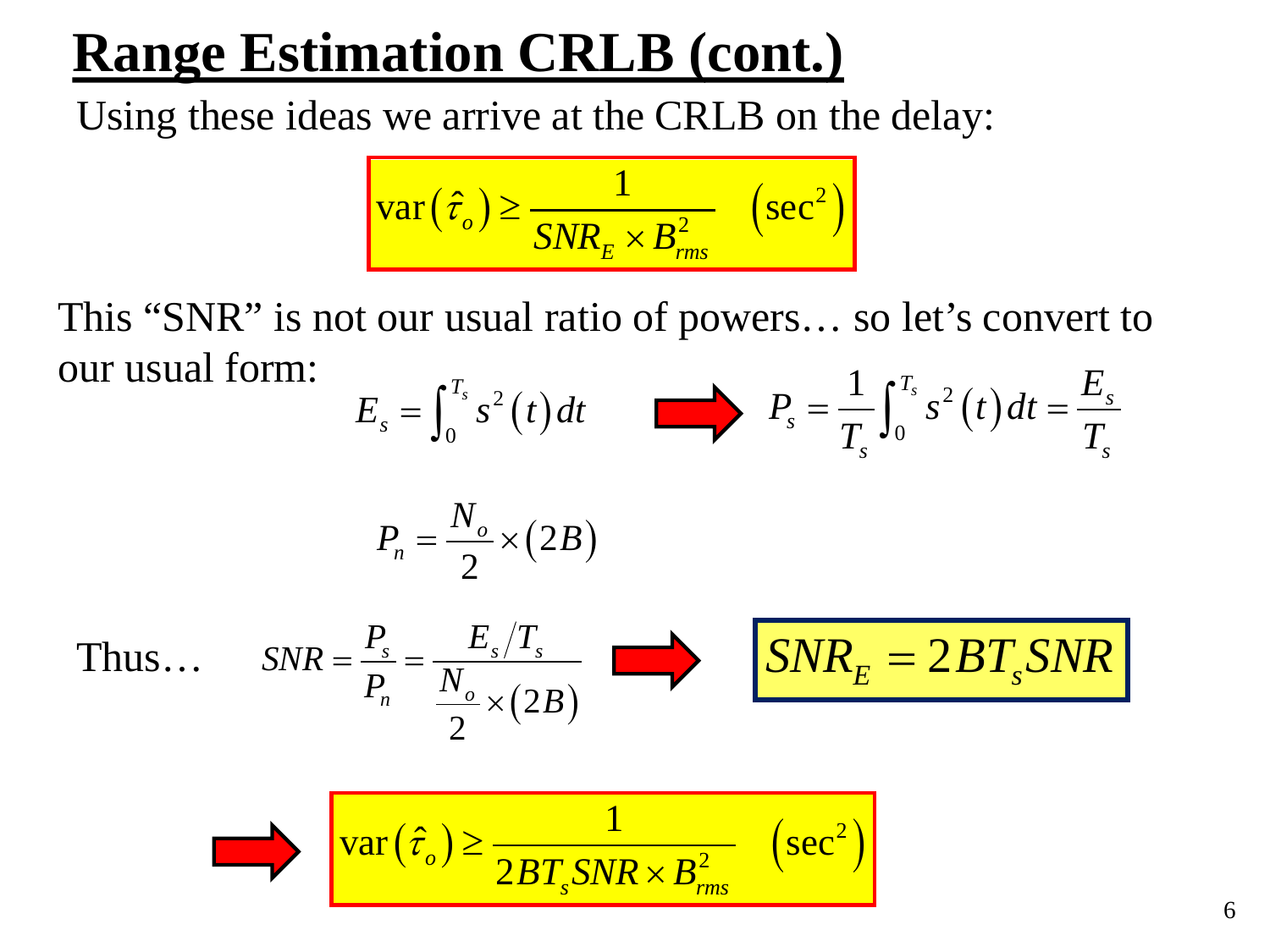#### **Range Estimation CRLB (cont.)**

To get the CRLB on the **range**… use "transf. of parms" result:

$$
CRLB_{\hat{R}} = \left(\frac{\partial R}{\partial \tau_o}\right)^2 CRLB_{\hat{\tau}_o} \quad \text{with} \quad R = c \tau_o / 2
$$

$$
\text{var}(\hat{R}) \ge \frac{c^2/4}{2BT_sSNR \times B_{rms}^2} \quad (m^2)
$$

#### CRLB is inversely proportional to:

- *SNR* Measure
- RMS BW Measure

So the CRLB tells us…

- Choose signal with large *Brms*
- Ensure that SNR is large
- Better on Nearby/large targets
- Which is better?
	- Double transmitted energy/power?
	- Double RMS bandwidth?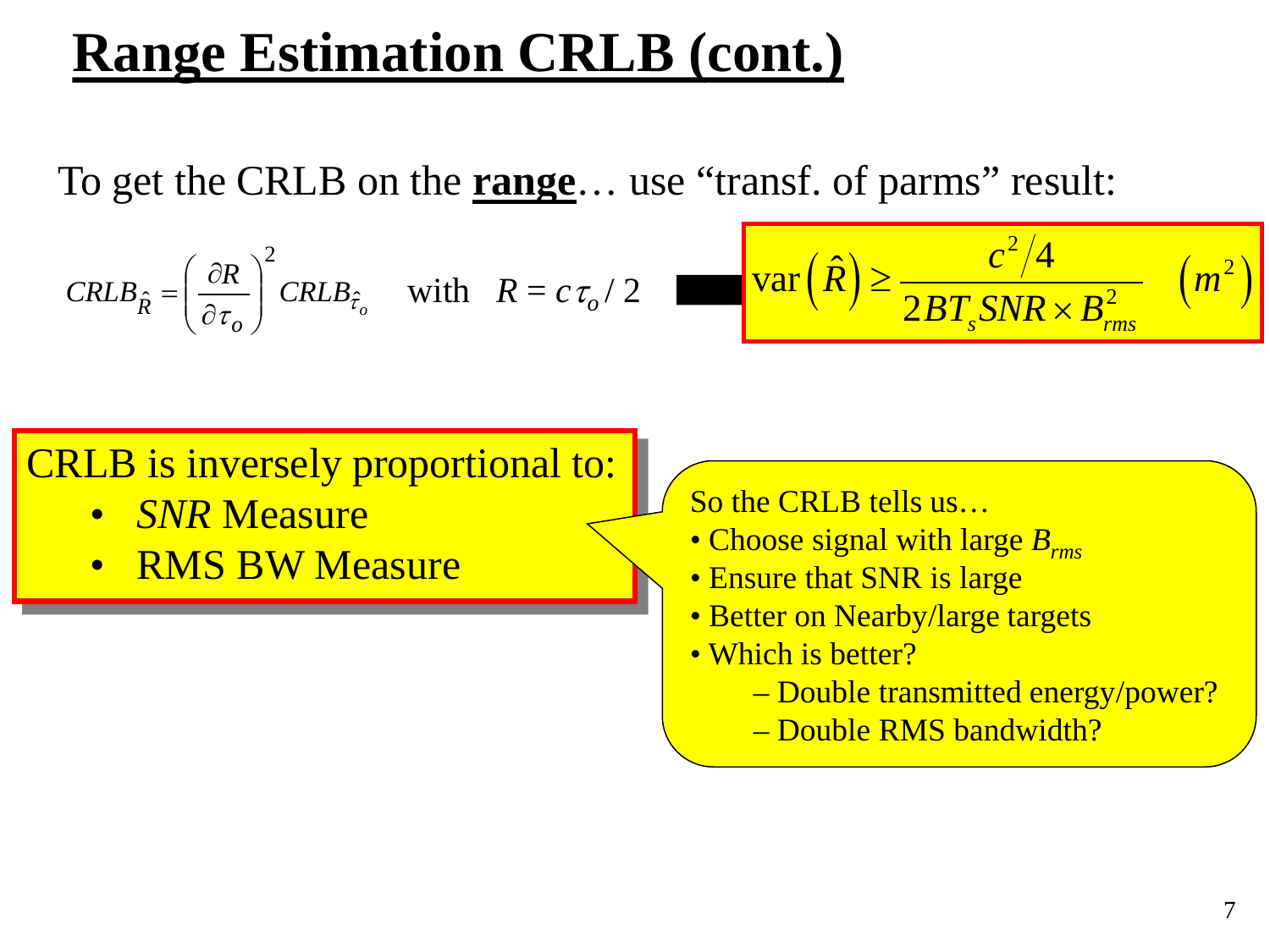## **Ex. 2 Sinusoid Estimation CRLB Problem**

Given DT signal samples of a sinusoid in noise….

Estimate its amplitude, frequency, and phase



**Multiple parameters**… so parameter <u>vector</u>:  $\theta = [A \ \Omega_{\alpha} \ \phi]^T$ 

Recall… SNR of sinusoid in noise is:

$$
SNR = \frac{P_s}{P_n} = \frac{A^2/2}{\sigma^2} = \frac{A^2}{2\sigma^2}
$$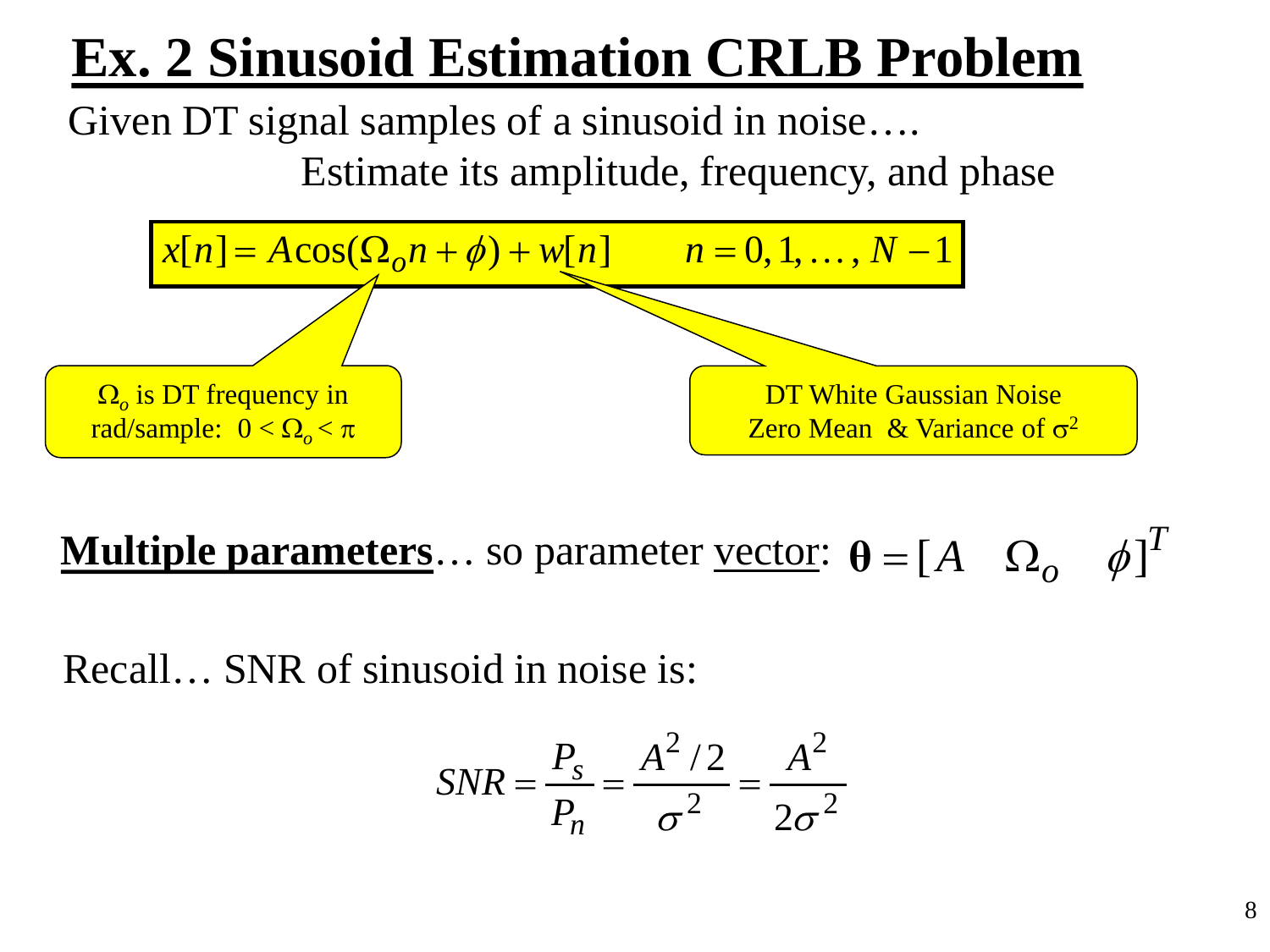## **Sinusoid Estimation CRLB Approach**

#### **Approach**:

- Find Fisher Info Matrix
- Invert to get CRLB matrix
- Look at diagonal elements to get bounds on parm variances

**Recall**: Result for FIM for general Gaussian case specialized to signal in AWGN case:

$$
\begin{aligned} \left[\mathbf{I}(\mathbf{\theta})\right]_{ij} &= \frac{1}{\sigma^2} \left(\frac{\partial \mathbf{s}_{\mathbf{\theta}}}{\partial \theta_i}\right) \left(\frac{\partial \mathbf{s}_{\mathbf{\theta}}}{\partial \theta_j}\right)^T \\ &= \frac{1}{\sigma^2} \sum_{n=0}^{N-1} \frac{\partial s[n; \mathbf{\theta}]}{\partial \theta_i} \frac{\partial s[n; \mathbf{\theta}]}{\partial \theta_j} \end{aligned}
$$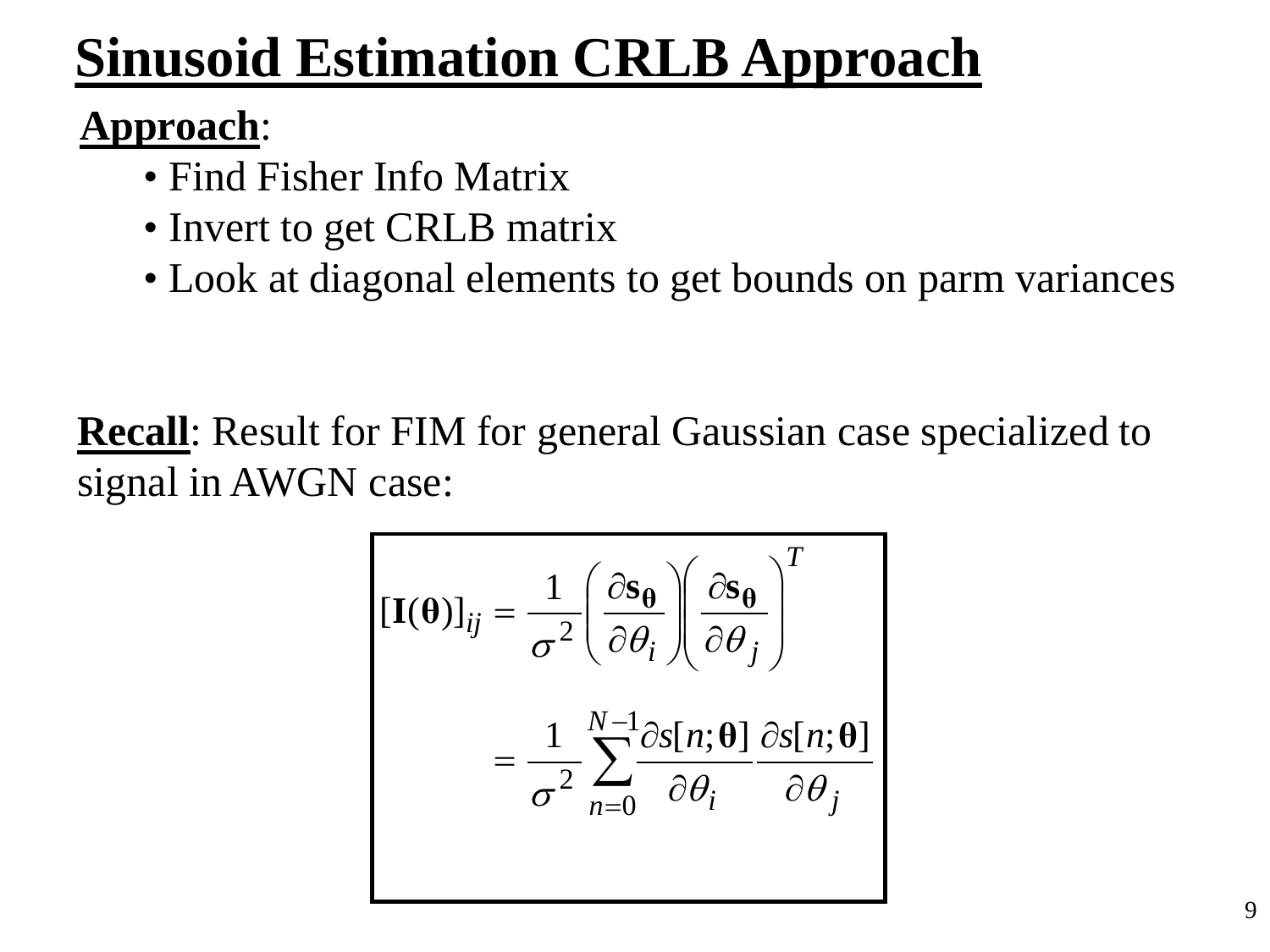### **Sinusoid Estimation Fisher Info Elements**

Taking the partial derivatives and using approximations given in book (valid when  $\Omega$ <sub>o</sub> is not near 0 or  $\pi$ ) :  $\theta = [A \ \Omega_o \ \phi]^T$ 

$$
\left[\mathbf{I}(\mathbf{\theta})\right]_{11} = \frac{1}{\sigma^2} \sum_{n=0}^{N-1} \cos^2(\Omega_o n + \phi) = \frac{1}{2\sigma^2} \sum_{n=0}^{N-1} \left(1 + \cos(2\Omega_o n + 2\phi)\right) \approx \frac{N}{2\sigma^2}
$$

$$
[\mathbf{I}(\mathbf{\theta})]_{12} = [\mathbf{I}(\mathbf{\theta})]_{21} = \frac{-1}{\sigma^2} \sum_{n=0}^{N-1} An \cos(\Omega_o n + \phi) \sin(\Omega_o n + \phi) = \frac{-A}{2\sigma^2} \sum_{n=0}^{N-1} n \sin(2\Omega_o n + 2\phi) \approx 0
$$

$$
[\mathbf{I}(\mathbf{\theta})]_{13} = [\mathbf{I}(\mathbf{\theta})]_{31} = \frac{-1}{\sigma^2} \sum_{n=0}^{N-1} A \cos(\Omega_o n + \phi) \sin(\Omega_o n + \phi) = \frac{-A}{2\sigma^2} \sum_{n=0}^{N-1} \sin(2\Omega_o n + 2\phi) \approx 0
$$

$$
\left[\mathbf{I}(\mathbf{\theta})\right]_{22} = \frac{1}{\sigma^2} \sum_{n=0}^{N-1} A^2(n)^2 \sin^2(\Omega_o n + \phi) = \frac{A^2}{2\sigma^2} \sum_{n=0}^{N-1} n^2 \left(1 - \cos(2\Omega_o n + 2\phi)\right) \approx \frac{A^2}{2\sigma^2} \sum_{n=0}^{N-1} n^2
$$

$$
\left[\mathbf{I}(\mathbf{\theta})\right]_{23} = \left[\mathbf{I}(\mathbf{\theta})\right]_{32} = \frac{1}{\sigma^2} \sum_{n=0}^{N-1} A^2 n \sin^2(\Omega_o n + \phi) \approx \frac{A^2}{2\sigma^2} \sum_{n=0}^{N-1} n
$$

$$
[\mathbf{I}(\mathbf{\theta})]_{33} = \frac{1}{\sigma^2} \sum_{n=0}^{N-1} A^2 \sin^2(\Omega_o n + \phi) \approx \frac{NA^2}{2\sigma^2}
$$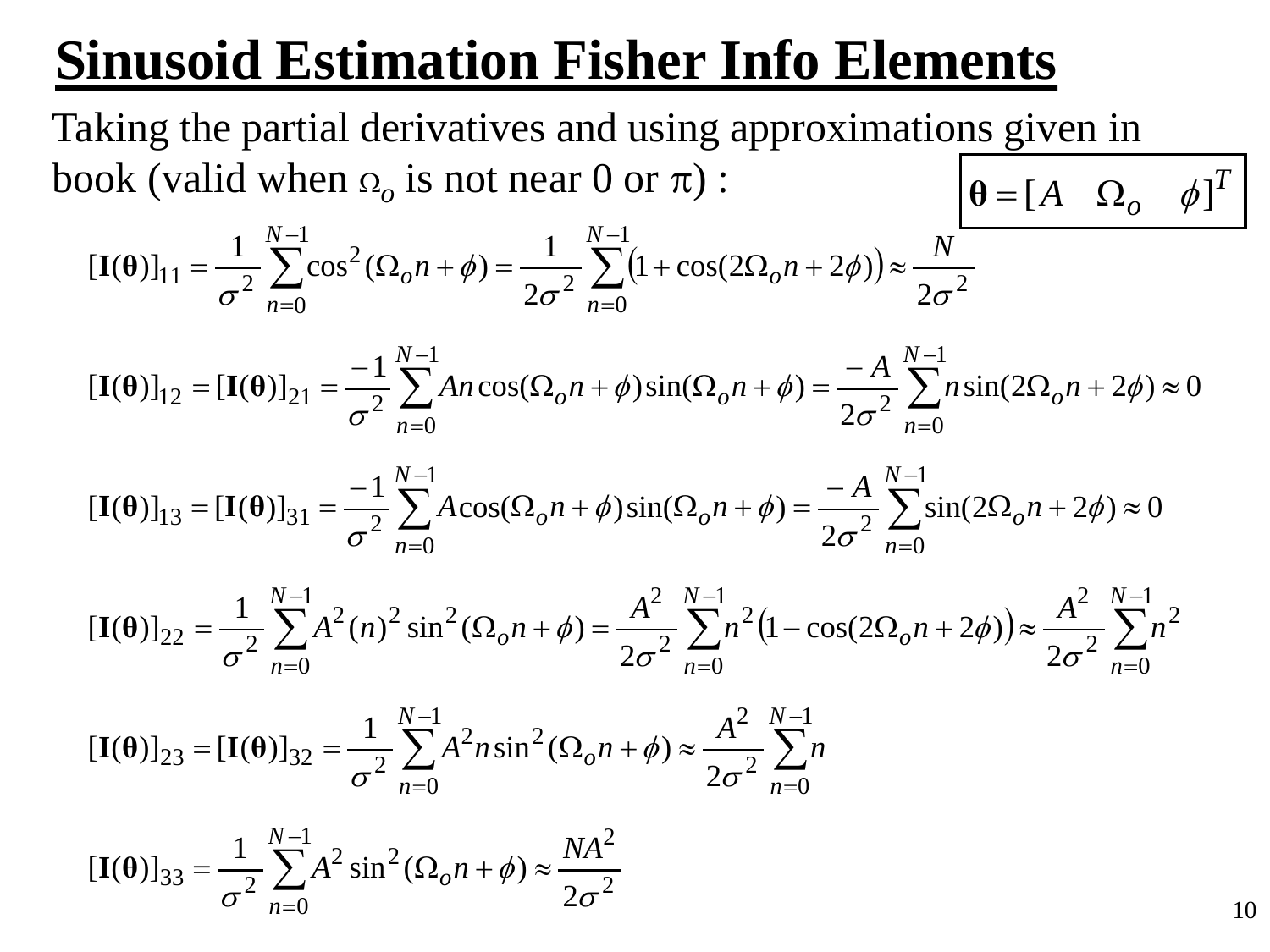#### **Sinusoid Estimation Fisher Info Matrix**

 $\theta = [A \ \Omega_o \ \phi]^T$ 

Fisher Info Matrix then is:

$$
\mathbf{I}(\theta) \approx \begin{bmatrix} \frac{N}{2\sigma^2} & 0 & 0\\ 0 & \frac{A^2}{2\sigma^2} \sum_{n=0}^{N-1} n^2 & \frac{A^2}{2\sigma^2} \sum_{n=0}^{N-1} n\\ 0 & \frac{A^2}{2\sigma^2} \sum_{n=0}^{N-1} n & \frac{NA^2}{2\sigma^2} \end{bmatrix}
$$

Recall... 
$$
SNR = \frac{A^2}{2\sigma^2}
$$

and closed form results for these sums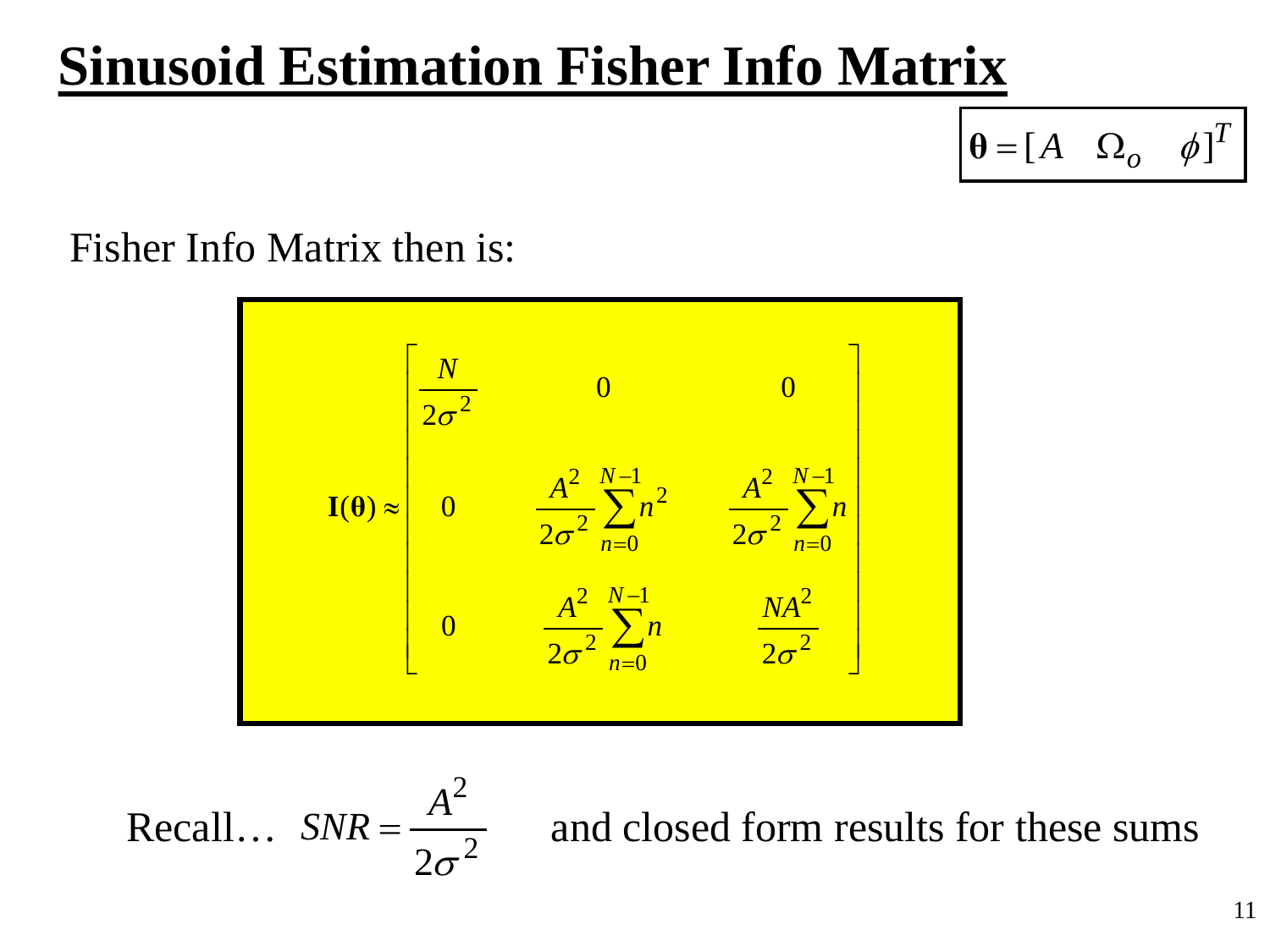## **Sinusoid Estimation CRLBs**

**(using co-factor & det approach… helped by 0's)**

Inverting the FIM by hand gives the CRLB matrix… and then extracting the diagonal elements gives the three bounds:



- **Amp. Accuracy: Decreases as 1/***N***, Depends on Noise Variance (not SNR)**
- **Freq. Accuracy: Decreases as 1/***N***3, Decreases as as 1/S***NR*
- **Phase Accuracy: Decreases as 1/***N***, Decreases as as 1/S***NR*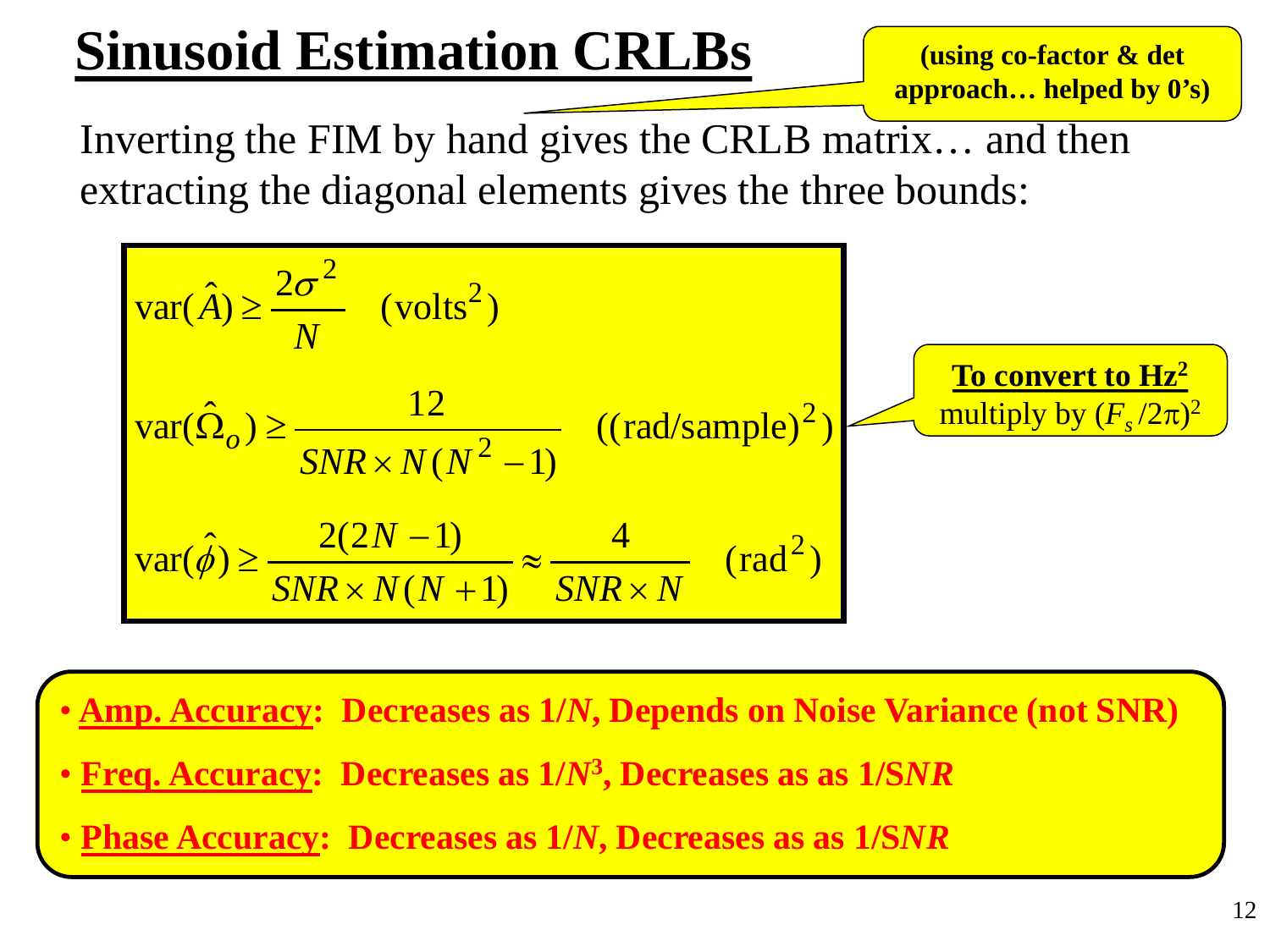## **Frequency Estimation CRLBs and Fs**



The CRLB for Freq. Est. referred back to the CT is

$$
\text{var}(\hat{f}_o) \ge \frac{12F_s^2}{(2\pi)^2 \text{SNR} \times N(N^2 - 1)} \quad (\text{Hz}^2)
$$

Does that mean we do worse if we sample faster than Nyquist? NO!!!!! For a <u>fixed duration</u> *T* of signal:  $N = TF_s$ 

Also keep in mind that  $F<sub>s</sub>$  has effect on the noise structure:

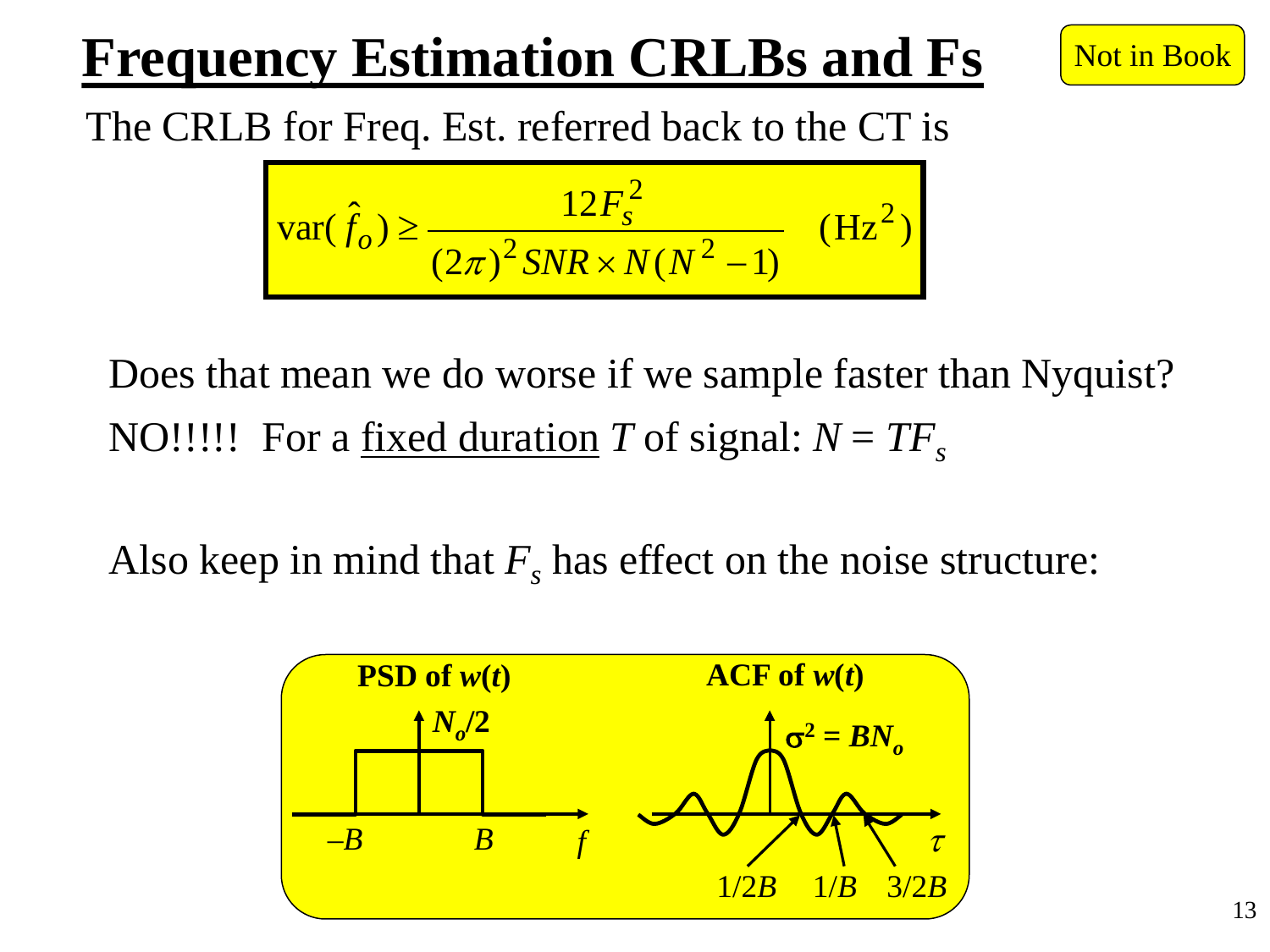#### **Ex. 3 Bearing Estimation CRLB Problem**

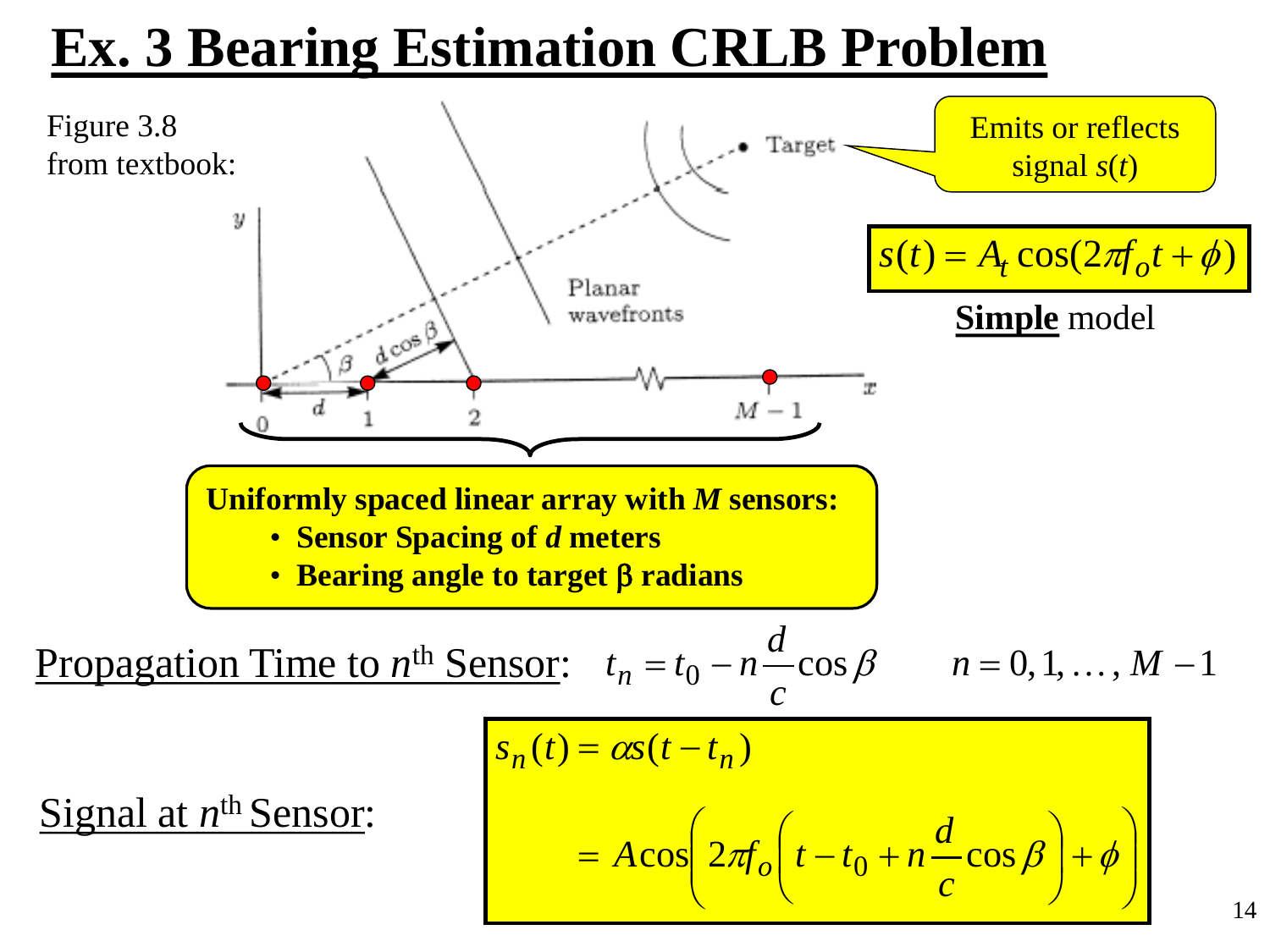## **Bearing Estimation Snapshot of Sensor Signals**

Now instead of sampling each sensor at lots of time instants… we just grab one "snapshot" of all  $M$  sensors at a single instant  $t_s$ 

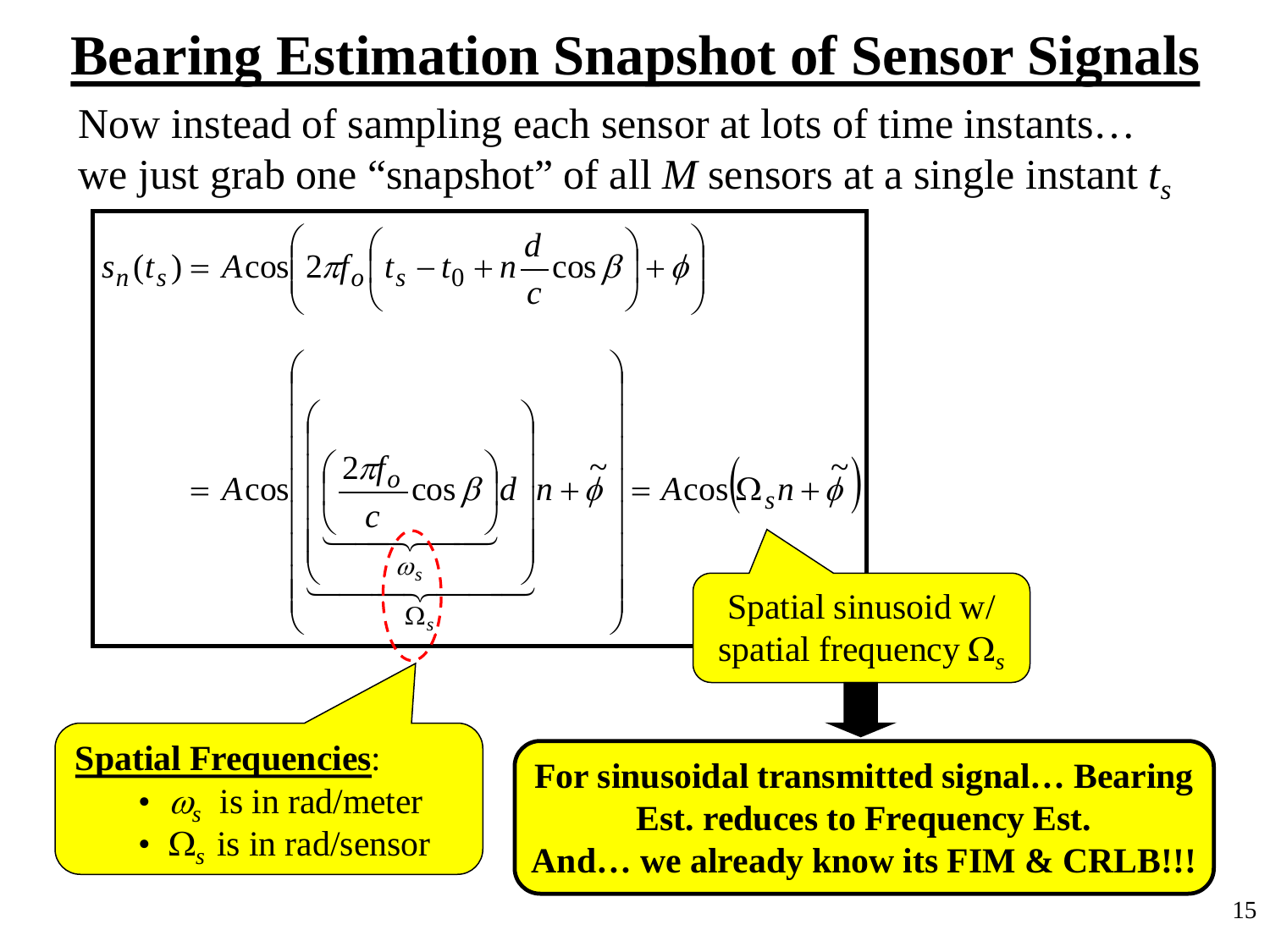#### **Bearing Estimation Data and Parameters**

Each sample in the snapshot is corrupted by a noise sample…

and these *M* samples make the data vector  $\mathbf{x} = [x[0] x[1] ... x[M-1] ]$ :

$$
x[n] = s_n(t_s) + w[n] = A\cos(\Omega_s n + \tilde{\phi}) + w[n]
$$

**Each** *w***[***n***] is a noise sample that comes from a different sensor so… Model as uncorrelated Gaussian RVs (same as white temporal noise) Assume each sensor has same noise variance** σ**<sup>2</sup>**

So... the parameters to consider are:

$$
\boxed{\boldsymbol{\theta} = [A \quad \Omega_s \quad \tilde{\phi}]^T}
$$

which get transformed to:

**Parameter of interest!**

 Ω = = = φ <sup>π</sup> <sup>φ</sup> β ~ 2 arccos <sup>~</sup> ( ) *<sup>f</sup> <sup>d</sup> c A A o <sup>s</sup>* **α g θ**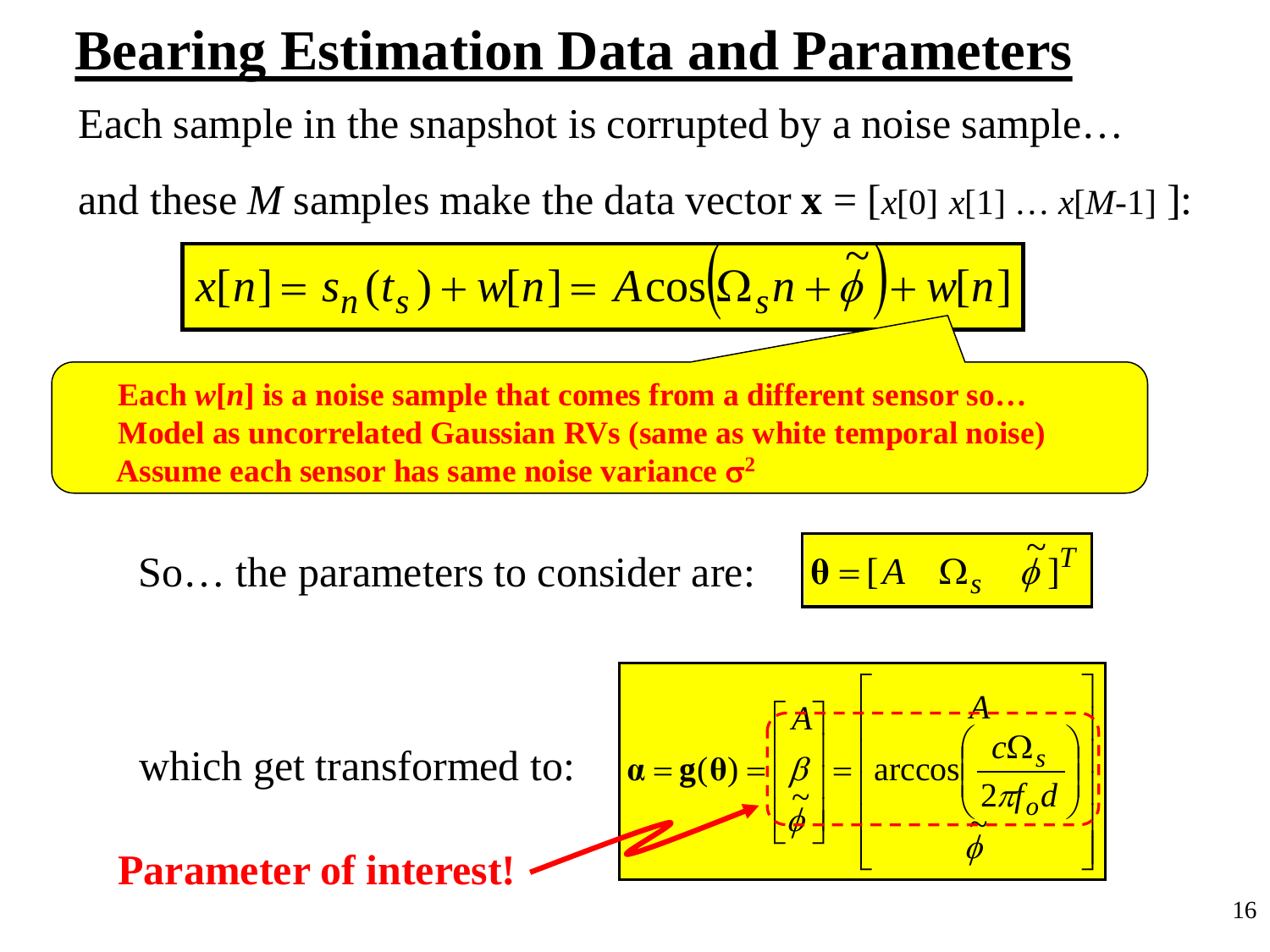## **Bearing Estimation CRLB Result**

Using the FIM for the sinusoidal parameter problem… together with the transform. of parms result (see book p. 59 for details):

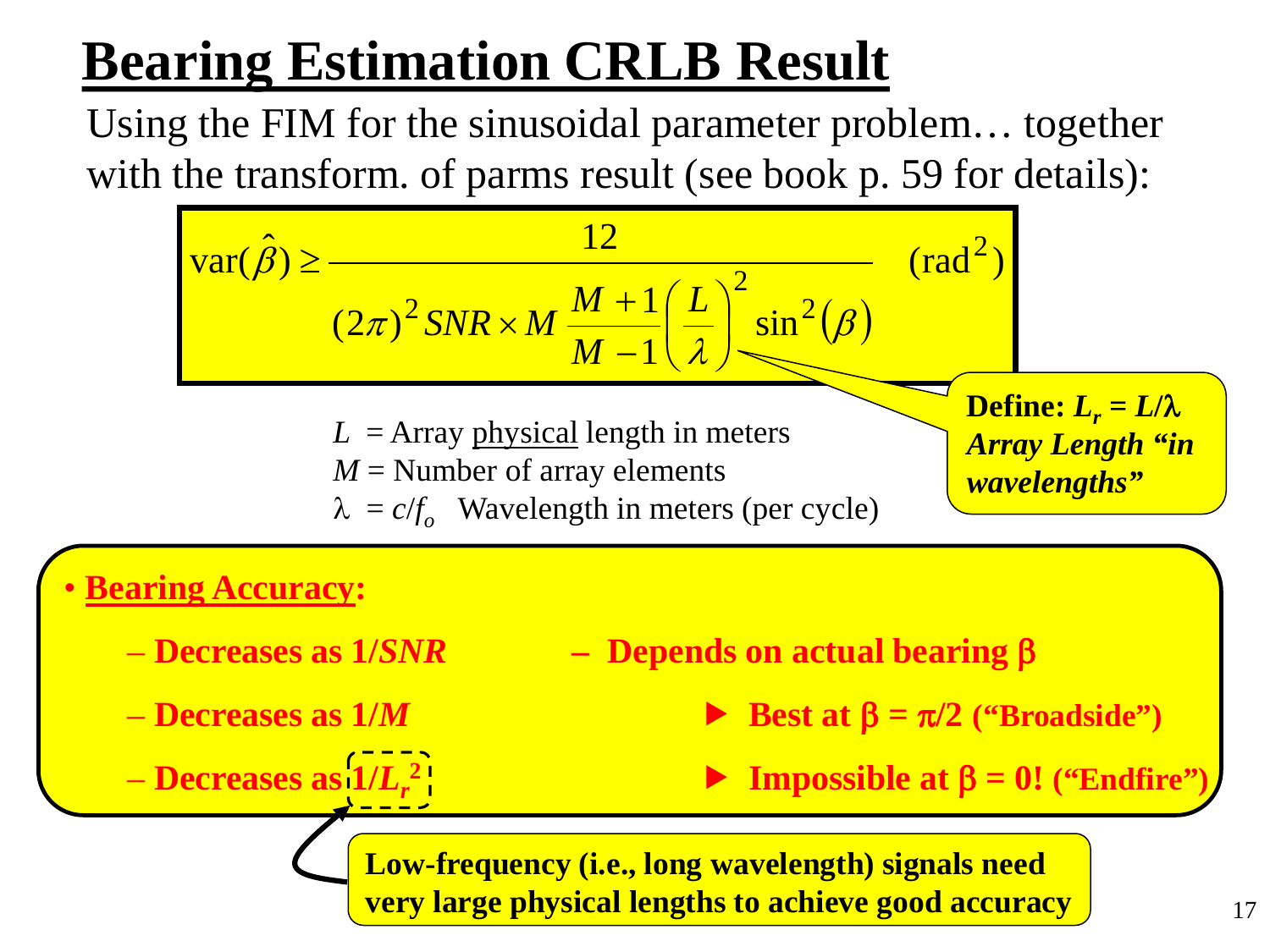# **Ex. 4 AR Estimation CRLB Problem Reading**

**Assignment**

In speech processing (and other areas) we often model the signal as an AR random process and need to estimate the AR parameters. An AR process has a PSD given by

$$
P_{xx}(f; \theta) = \frac{\sigma_u^2}{\left| 1 + \sum_{m=1}^p a[m] e^{-j2\pi f m} \right|^2}
$$

AR Estimation Problem: Given data *x*[0], *x*[1], … , *x*[N-1] estimate the AR parameter vector

$$
\mathbf{\theta} = \begin{bmatrix} a[1] & a[2] & \cdots & a[p] & \sigma_u^2 \end{bmatrix}^T
$$

This is a hard CRLB to find exactly… but it has been published.

The difficulty comes from the fact that there is no easy direct relationship between the parameters and the data.

It is not a signal plus noise problem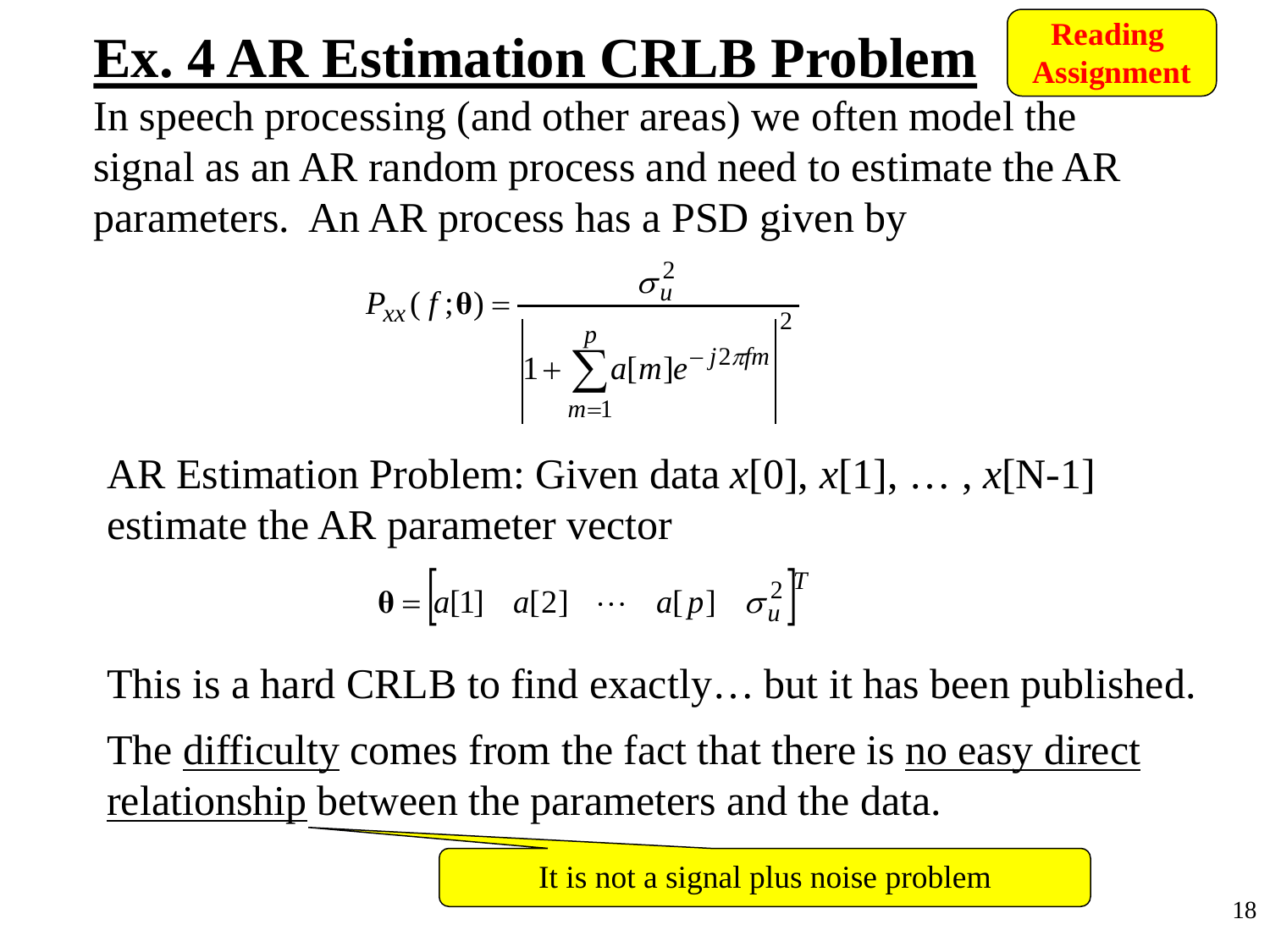## **AR Estimation CRLB Asymptotic Approach**

**Approach**: The asymptotic result we discussed is perfect here:

- An AR process is WSS... is required for the Asymp. Result
- Gaussian is often a reasonable assumption... needed for Asymp. Result
- The Asymp. Result is in terms of partial derivatives of the PSD... and that is exactly the form in which the parameters are clearly displayed!

Recall: 
$$
\left[\mathbf{I}(\mathbf{\theta})\right]_{ij} \approx \frac{N}{2} \int_{-\frac{1}{2}}^{\frac{1}{2}} \frac{\partial[\ln P_{xx}(f; \mathbf{\theta})]}{\partial \theta_{i}} \frac{\partial[\ln P_{xx}(f; \mathbf{\theta})]}{\partial \theta_{j}} df\right]
$$

$$
\ln P_{xx}(f; \mathbf{\theta}) = \ln \frac{\sigma_{u}^{2}}{\left|1 + \sum_{m=1}^{p} a[m]e^{-j2\pi f m}\right|^{2}} = \ln \sigma_{u}^{2} - \ln \left|1 + \sum_{m=1}^{p} a[m]e^{-j2\pi f m}\right|^{2}
$$